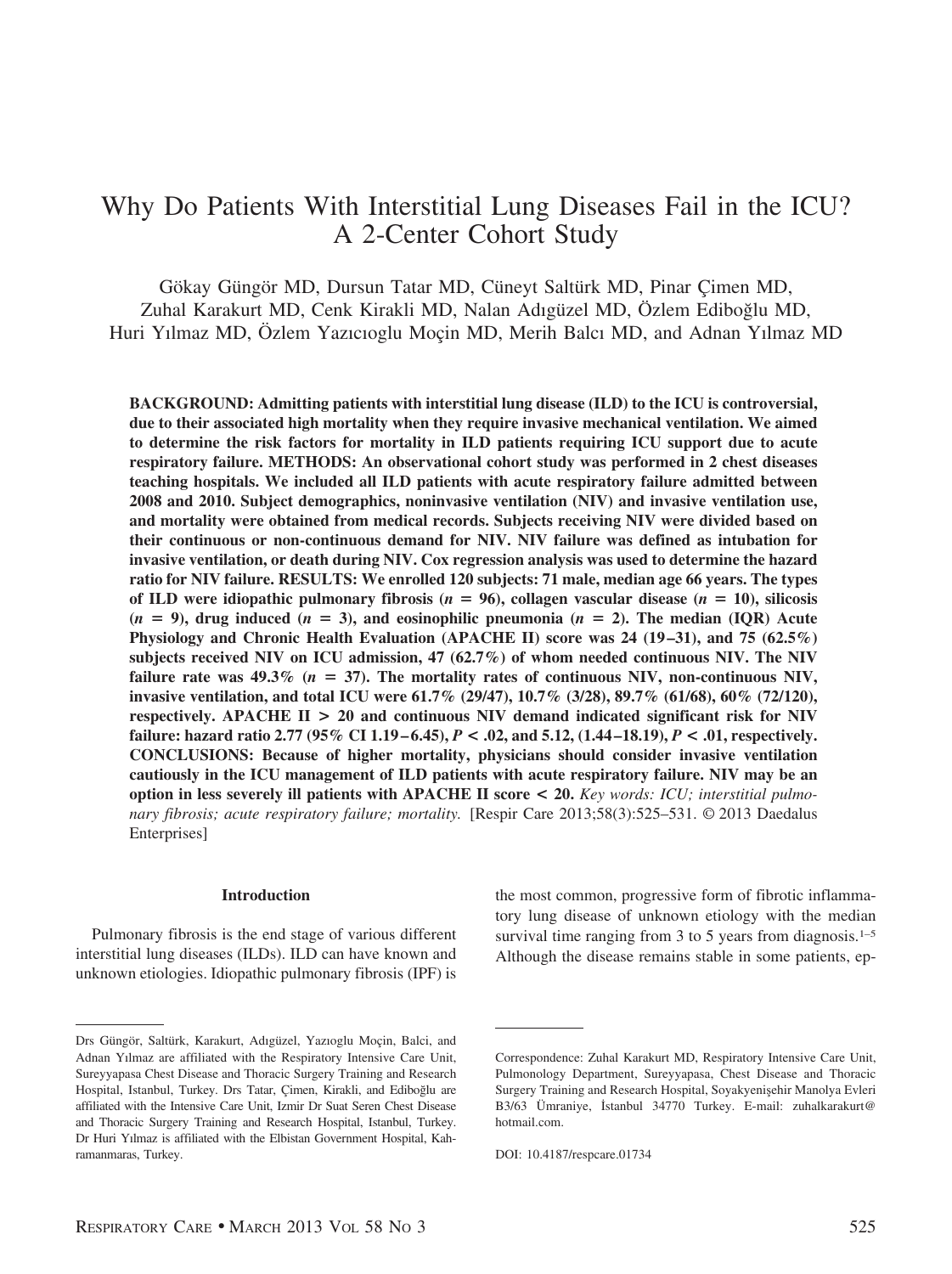isodes of acute respiratory failure (ARF) requiring ICU admission and mechanical ventilation are also observed.<sup>6-10</sup>

In pulmonary fibrosis patients with ARF, both invasive and noninvasive mechanical ventilation (MV) can be considered as therapeutic options, but the benefit of MV is not promising.9 With a poor prognosis and higher risk of infection associated with invasive ventilation, noninvasive ventilation (NIV) has a potentially beneficial role.11–14 Recently, Molina-Molina and co-workers reported no significant benefit of mechanical ventilation on the prognosis of IPF patients with ARF.15 In addition, factors affecting ICU mortality in this group of patients, and the question of how long the support should be given, remain unclear.

In this retrospective observational 2-center cohort study, we evaluated the outcomes of these patients and attempted to gauge which ILD patients with ARF would benefit least from ICU admission.

## **Methods**

The study design was an observational, retrospective 2-center cohort study and was conducted in 2 tertiary teaching hospitals with a total number of 51 ICU beds (center  $A = 22$ , center  $B = 29$ ), between January 2008 and December 2010. Two respiratory ICU centers were conducted by pulmonary specialists. The ICU nurse/bed ratio was 1/3. The study was approved by the local ethics committee of the 2 government hospitals.

## **Subjects**

Previously or newly diagnosed patients with ILD admitted to the ICU with ARF were retrospectively evaluated during the study period. IPF was defined according to the American Thoracic Society/European Respiratory Society consensus statement criteria.3 The presence of silicosis and drug induced pulmonary fibrosis was recorded. The subjects' demographics, Acute Physiology and Chronic Health Evaluation (APACHE II) score<sup>16</sup> on admission to the ICU, the use of invasive ventilation or NIV,<sup>17</sup> arterial blood gas (ABG) values, routes of feeding (oral, enteral/ parenteral), stay in ICU, immunosuppressive therapy, and mortality were recorded.

## **Assessment of the Causes of ARF**

ARF was defined as an acute and rapid deterioration in respiratory function and exacerbation of dyspnea within a few days, associated with a deterioration of hypoxemia with a  $Pao_2/Fio_2 < 250$  mm Hg.<sup>3</sup> Reasons for ARF were grouped as idiopathic, infection, cardiovascular disorders, pulmonary thromboembolism, and other (eg, spontaneous pneumothorax). These assessments were determined with the aid of clinical, radiological, hemodynamic, and pathol-

# **QUICK LOOK**

# **Current knowledge**

Pulmonary fibrosis is the end stage for several interstitial lung diseases. Both noninvasive ventilation (NIV) and invasive ventilation are controversial because the benefit and impact on outcome are suspect. Mortality is high in patients with pulmonary fibrosis requiring invasive ventilation.

# **What this paper contributes to our knowledge**

Invasive ventilation in subjects with interstitial lung disease was associated with a mortality of 60%. Subjects with less severe disease (Acute Physiology and Chronic Health Evaluation II [APACHE] score  $\leq 20$ ) may benefit from noninvasive ventilation. NIV failure was approximately 50% in the patients who needed continuous NIV and had APACHE II scores  $> 20$ .

ogy results in the medical records for each subject. Pneumonia was clinically diagnosed by the radiographic presence of new or progressive radiological infiltrates, with 2 of: fever, peripheral blood leukocytosis, purulent tracheal secretions, and documented microbiological culture results.18,19

# **Assessment of Treatment With Mechanical Ventilation**

Both respiratory ICU centers followed similar protocols for assessing the demand for mechanical ventilation. The decision to use mechanical ventilation was based on the presence of at least one of the following 2 criteria for respiratory failure: severe dyspnea with marked deterioration of oxygen saturation, or oxygen saturation  $< 80\%$ despite a high oxygen flow rate using a high-concentration facial mask (4a, Medical Echo, Ankara, Turkey), or acute alteration of consciousness, with or without marked hypercapnia.17

NIV was initiated on respiratory failure with a  $PaO<sub>2</sub>/FiO<sub>2</sub>$ - 250 mm Hg. NIV was performed by pressure support mode with oro-nasal mask or helmet (4Vent, Rüsch, Mirandola, Italy). Ventilator settings such as pressure support, PEEP, and flow-by trigger were calibrated to target high oxygenation and reduce breathing frequency according to ABG data. The PEEP was adjusted  $5-7$  cm  $H<sub>2</sub>O$ pressure, due to the high risk of pneumothorax.

We defined subjects according to their NIV demand as continuous and non-continuous. Non-continuous NIV subjects were defined as those able to tolerate the interruption of NIV for feeding. Continuous NIV subjects were defined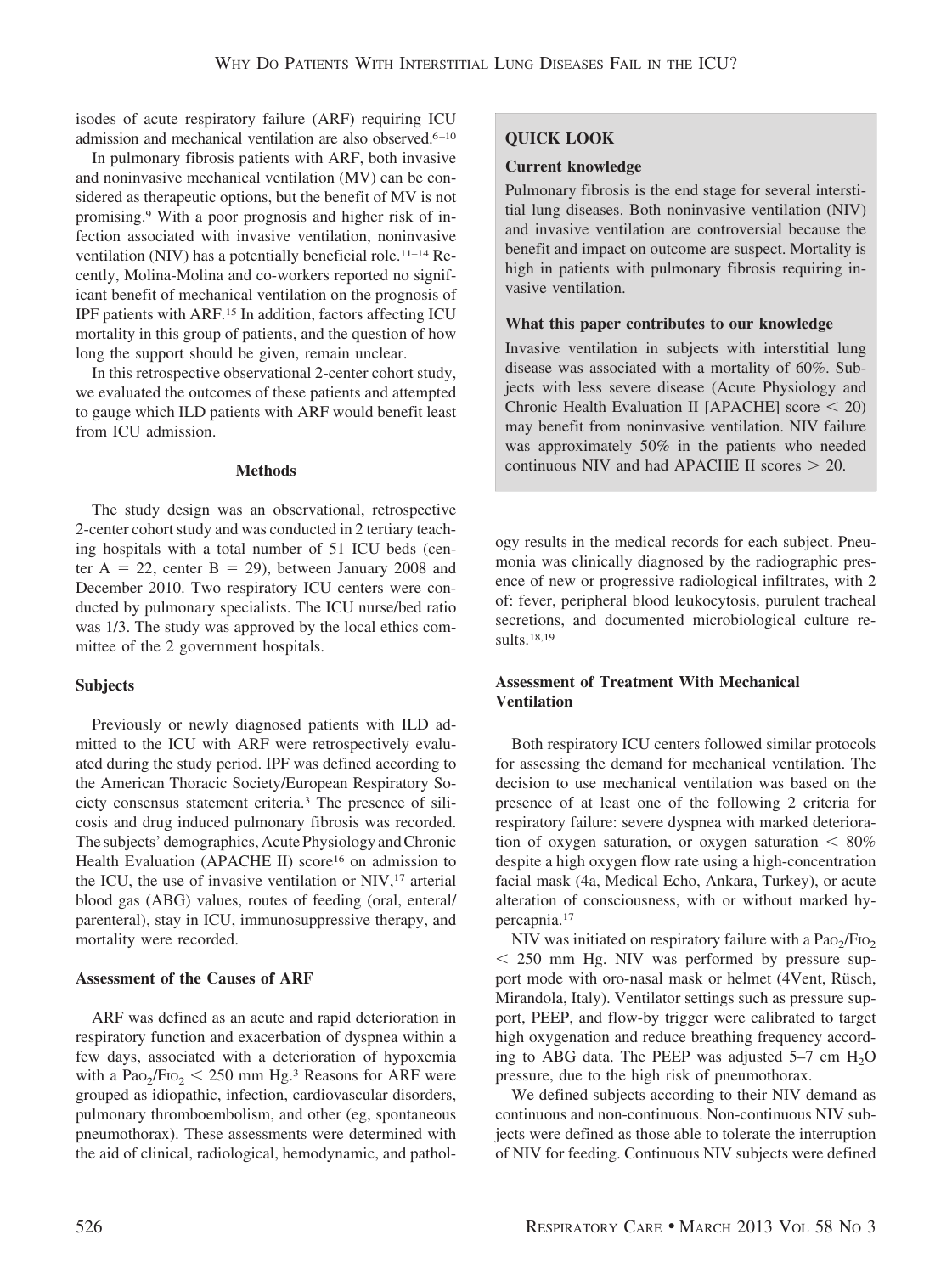

Fig. 1. Outcomes of subjects with interstitial lung diseases in the ICU over a 3 year period.

as subjects who were fed solely via nasogastric tube, or those with total parenteral nutrition due to intolerance of NIV interruption. Subjects were also divided into 2 groups according to their NIV response. The first group comprised those subjects in whom NIV was deemed a success, as defined by not needing intubation and being discharged from the ICU with only NIV support. The second group comprised those subjects in whom NIV was deemed a failure, as defined by the need for intubation, invasive mechanical ventilation, or those subjects who died while on NIV support. NIV contraindications were as follows: cardiovascular instability, cardiac or respiratory arrest, poor adherence with NIV, or Glasgow coma scale score  $\leq 10$ (except encephalopathic subjects with hypercapnia treated initially with NIV).17 Unless the subject refused intubation, invasive mechanical ventilation was used with any of the following criteria: decreased alertness, signs of respiratory exhaustion on physical examination (use of the accessory muscles of respiration with paradoxical abdominal or thoracic motion), hemodynamic instability, cardiac arrest, or refractory hypoxemia. ABGs were recorded on admission to the ICU. Both centers initially used the pressure control ventilation mode and titrated inspiratory pressure to moderate tidal volume (6–8 mL/kg). Both centers also controlled the PEEP level to  $5-7$  cm  $H_2O$ , in order to prevent pneumothorax.

### **Statistical Analysis**

Values are expressed as mean  $\pm$  SD for parametric continuous data, and as median (IQR) for non-parametric continuous data. Variables were compared using the Student *t* test, the Mann-Whitney U test, or the chi-square test where appropriate. All statistical tests were 2-sided; *P* values less than .05 were considered statistically significant. Subject characteristics and ICU data of all survivors, nonsurvivors, and subject groups (NIV success vs NIV failure), were compared. Cox regression analysis was used for risk hazard ratio for NIV failure. We included age, sex, continuous NIV demand and APACHE II score on admission to the ICU in the Cox regression model. Kaplan-Meier survival analysis was performed for those subjects who initially received NIV. Statistics software (SPSS 15.0, Chicago, IL) was used for statistical analysis.

### **Results**

A total of 120 subjects diagnosed with interstitial lung disease, as assessed by previous clinical, radiological and pathology results, were included; 15 subjects were diagnosed by lung biopsy. The features of the various ILDs are summarized in Figure 1.

The median (IQR) age of all subjects was 66 years (56–75 y). Long-term oxygen therapy had been previously given to 56 (47.1%) of the subjects. All subjects had severe hypoxemia (median [IQR]  $PaO<sub>2</sub>/FIO<sub>2</sub>$  143 mm Hg [98–180 mm Hg]), and the majority of subjects had hypercapnia (median [IQR] Paco<sub>2</sub> 47 mm Hg [36– 69 mm Hg]). The median (IQR) APACHE II score was 24 (19–31). Reasons for ARF were idiopathic  $(n = 36, 30\%)$ , hypoxia due to pneumonia ( $n = 71, 59.2\%$ ), cardiac diseases ( $n = 2, 1.7\%$ ), spontaneous pneumothorax ( $n = 8$ , 6.7%), and pulmonary embolism  $(n = 3, 2.5\%)$ . The management of respiratory failure on admission to ICU, and mortality are summarized in Figure 2 and Figure 3. The initial respiratory support of 120 ILD subjects were as follows: NIV in 75 subjects, invasive ventilation in 41 subjects, and pure nasal oxygen in 4 subjects. Overall, the mortality rate in ICU was  $60\%$  ( $n = 72$ ). The outcomes of the subjects with continuous and non-continuous demand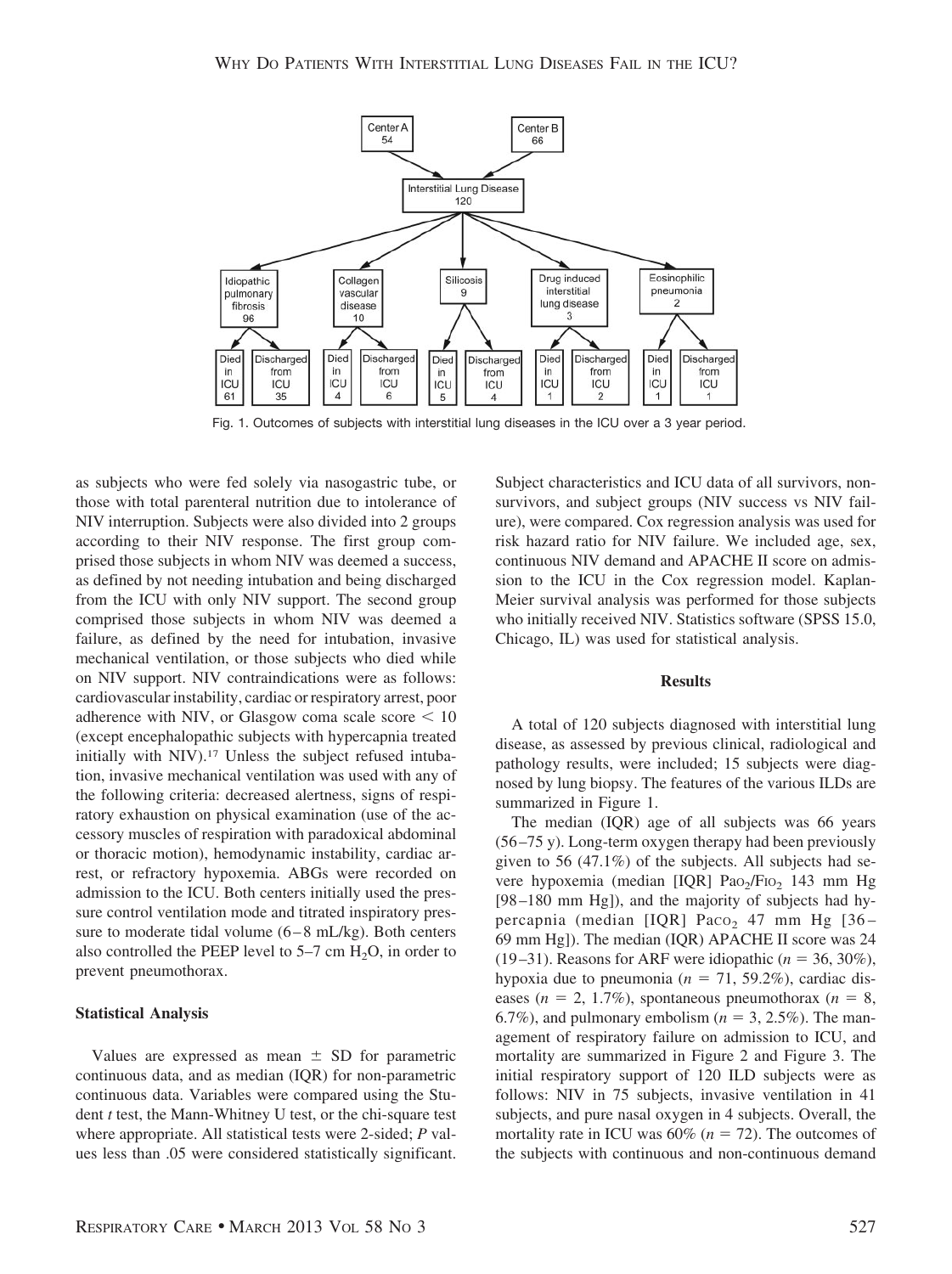

Fig. 2. Respiratory support of subjects with interstitial lung diseases on admission and until discharge from ICU. NIV  $=$  noninvasive ventilation.



Fig. 3. Noninvasive ventilation (NIV): continuous versus noncontinuous NIV demand groups.

for NIV are shown in Figure 3. There were 28 subjects with non-continuous NIV and 47 subjects with continuous NIV, and the requirement for invasive ventilation was 26/47 and 1/28, respectively (see Fig. 3). The mortality rate of subjects who initially received invasive ventilation was 39/41 (see Fig. 2).

We compared the survivors and non-survivors in the ICU according to age, sex, body mass index, and the presence of chronic comorbid diseases. These results are summarized in Table 1. Diabetes and cardiac disease was significantly higher in survivors  $(20.8\% \text{ vs } 12.5\%, P = .046,$ 35.4% vs  $13.8\%$ ,  $P = .005$ , respectively). Body mass index data were available for only 46 subjects (survivors  $n = 18$ , non-survivors  $n = 28$ ), and there were no significant differences (see Table 1).

Survivors and non-survivors were compared according to ICU data (Table 2). APACHE II scores, ABG values on admission to the ICU, the number of subjects who received NIV, duration of NIV, and the stay in ICU are shown in Table 2.

Non-survivors had a shorter hospital stay than survivors  $(6$  d vs 12 d,  $P < .001$ ), but the values for stay in the ICU were similar. Both NIV and invasive ventilation durations were similar for survivors and non-survivors. The number of survivors in those subjects receiving NIV was higher  $(89.6\% \text{ vs } 44.4\%, P < .001)$ , but the use of invasive ventilation was higher in the non-survivors than survivors  $(84.7\% \text{ vs } 14.6\%, P < .001)$ . The APACHE II score was significantly higher in non-survivors  $(29 \text{ vs } 19, P < .001)$ , and ABG analyses were similar for survivors and nonsurvivors.

Seventy-five subjects who initially received NIV were further grouped according to their NIV response (38 NIV success subjects, 37 NIV failure subjects). Of the 75 subjects, 27 (36.0%) were intubated for invasive ventilation, and the median (IQR) invasive ventilation duration was 3 d (2–4 d). Twenty-two (81.4%) died in the ICU. Ten subjects died during NIV, and the total mortality rate was 42.6%  $(n = 32)$  for those subjects who initially received NIV. The subject characteristics and ICU outcomes are summarized in Table 3.

To determine the risk factors for NIV failure we used Cox regression analysis. We included age, sex, continuous NIV demand, and APACHE II score on admission to the ICU in the regression model. Two risk factors were found to be significant for NIV failure of ILD in the ICU: an APACHE II score  $> 20$  (hazard ratio 2.77, 95% CI 1.19– 6.45,  $P < .02$ ), and continuous NIV demand (hazard ratio  $5.12,95\% \text{ CI } 1.44 - 18.19, P < .01$ ).

A Kaplan Meier curve for the probability of NIV failure relative to continuous NIV and stratified for an APACHE II score  $> 20$  is shown in Figure 4.

#### **Discussion**

The primary finding in this study was that the survival of subjects with ILD, who required invasive mechanical ventilation, was very poor. On the other hand, the survival of ILD subjects who received NIV was higher, especially in subjects with lower APACHE II scores  $(< 20$ ) and a non-continuous demand for NIV in the ICU.

Of the ILDs, IPF is a progressive and fatal disease. The presence of refractory hypoxemia and marked tachypnea indicates the end stage of the disease and causes ARF in about 40% of patients.15 ARF in these patients is characterized by a deep hypoxemia in the first stage and carbon dioxide retention due to respiratory fatigue in the second stage. In the present study, all ILD subjects had hypoxemia, and the majority had hypercapnia. The median age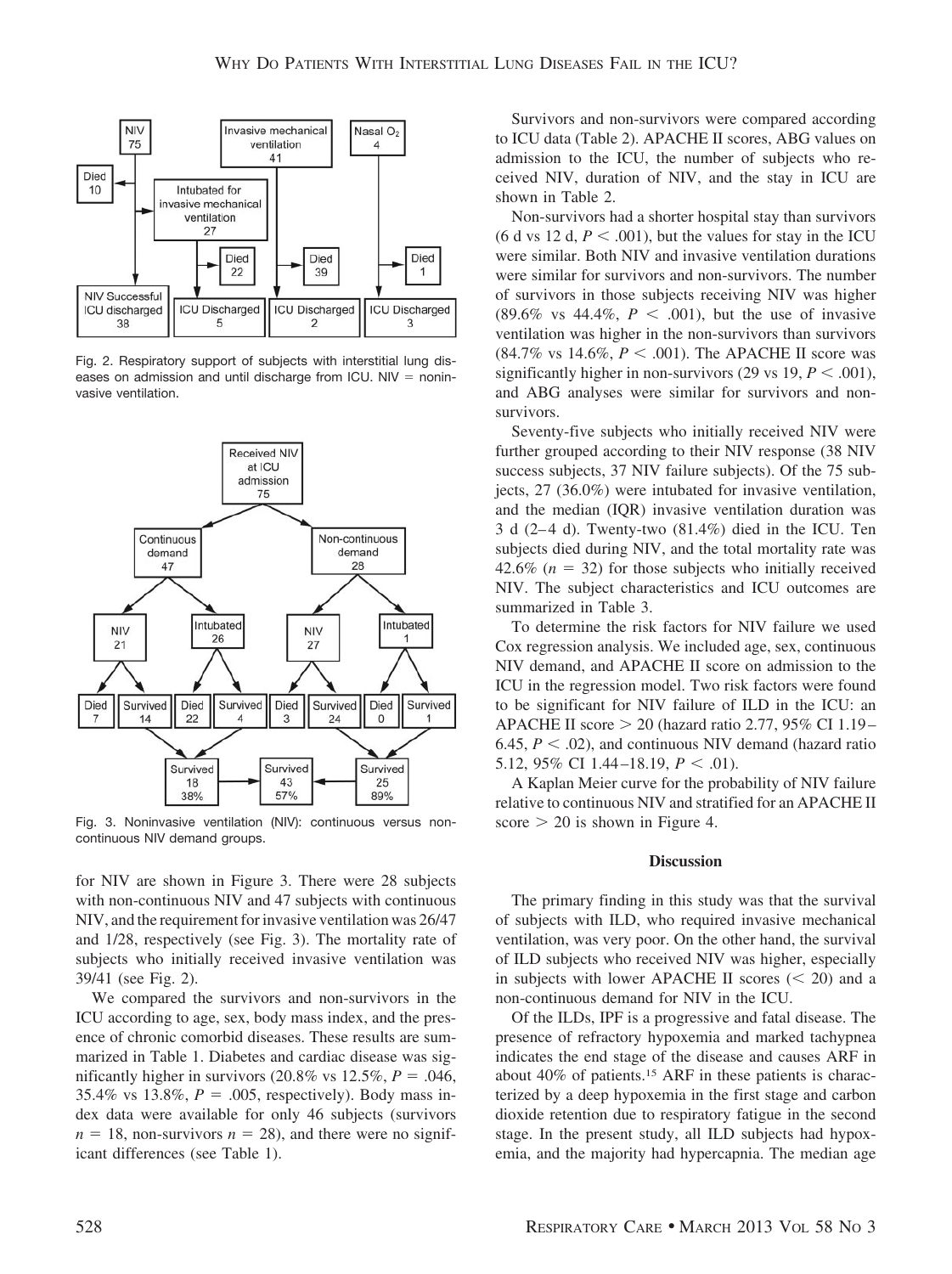#### Table 1. Subject Characteristics Relative to ICU Mortality

|                                                           | <b>Survivors</b><br>$(n = 48)$ | Non-survivors<br>$(n = 72)$ | D       |
|-----------------------------------------------------------|--------------------------------|-----------------------------|---------|
| Age, mean $\pm$ SD y                                      | $61.6 \pm 13.2$                | $65.7 \pm 14.5$             | $.12\,$ |
| Female/male, no.                                          | 24/24                          | 25/47                       | < .09   |
| Body mass index, mean $\pm$ SD kg/m <sup>2</sup>          | $22.4 \pm 4.5$                 | $23.3 \pm 5.4$              | .54     |
| Long-term $O_2$ therapy                                   | 27(56.3)                       | 29(40.3)                    | .09     |
| Comorbidity                                               | 30(62.5)                       | 42(58.3)                    | .71     |
| Diabetes mellitus                                         | 10(20.8)                       | 6(12.5)                     | .046    |
| Cardiac diseases                                          | 17(35.4)                       | 10(13.8)                    | .005    |
| Values are number and percent unless otherwise indicated. |                                |                             |         |

| Table 2. | ICU Outcomes for Patients With Interstitial Lung Disease |  |  |  |  |
|----------|----------------------------------------------------------|--|--|--|--|
|----------|----------------------------------------------------------|--|--|--|--|

|                                                      | <b>Survivors</b>    | Non-survivors       |      |
|------------------------------------------------------|---------------------|---------------------|------|
|                                                      | $(n = 48)$          | $(n = 72)$          | P    |
| Hospital stay, d                                     | $12(8-18)$          | $6(3-12)$           | .001 |
| ICU stay, d                                          | $5(3-7)$            | $6(3-12)$           | .12  |
| NIV duration, d                                      | $4(2-7)$            | $4(2-6)$            | .72  |
| Invasive ventilation duration, d                     | $5(2-6)$            | $2(1-4)$            | .24  |
| NIV, no. $(\%)$                                      | 43(89.6)            | 32(44.4)            | .001 |
| Invasive ventilation, no. $(\%)$                     | 7(14.6)             | 61(84.7)            | .001 |
| APACHE II score                                      | $19(16-23)$         | $29(23-36)$         | .001 |
| pН                                                   | $7.39(7.30 - 7.46)$ | $7.39(7.31 - 7.47)$ | .91  |
| Paco <sub>2</sub> , mm $Hg$                          | 46.6(35.7–67.0)     | $44.8(32.4 - 66.9)$ | .43  |
| Pao <sub>2</sub> /F <sub>IO<sub>2</sub>, mm Hg</sub> | $160(100-196)$      | $139(91-168)$       | .056 |
| Values are median (IQR) unless otherwise stated.     |                     |                     |      |
| $NIV =$ noninvasive mechanical ventilation           |                     |                     |      |

APACHE = Acute Physiology and Chronic Health Evaluation

of our subjects was 66 years, and a male predominance was observed, concordant with the course of the disease.

Rangappa and Moran similarly reported that the acute deterioration that led to ICU admission was attributed to pneumonia in 42% of cases.20 These patients were mostly on corticosteroid therapy, showed purulent secretion, and had a fever, although these features may be nonspecific.

Also, it can be difficult to use radiographic changes as a differential diagnostic tool to distinguish disease progression and pneumonic infiltration. In addition, Blivet et al reported that early diagnosis and treatment of infection in end stage IPF patients admitted to ICU with ARF does not change the outcome.10

The effectiveness of MV on prognosis of IPF patients presenting with ARF is controversial. Stern et al claim that using invasive ventilation and NIV in IPF patients should be restricted to patients in whom lung transplantation can be performed within a few days following MV treatment.<sup>9</sup> On the other hand, Yokoyama and colleagues claim that NIV is a viable option for the respiratory management of exacerbation of IPF.21 In our study, invasive ventilation was used significantly more in the nonsurvivor group, while, conversely, NIV was used more in the survivor group. NIV seemed to be an effective treatment method for preventing intubation and mortality. In the present study, NIV was successful in the majority of ILD subjects who had an APACHE II score  $\leq$  20. However, the need for intubation and mortality rate was higher (89.2%) in subjects with a continuous NIV demand.

Nava and Rubini measured the respiratory mechanics during MV in 7 patients with IPF and found that increased elastance and the resistance of the respiratory system may contribute to poor response to treatment with MV.22 Fernández-Pérez and co-workers also showed a poor outcome with high PEEP, as it may overinflate relatively intact lung units. It also has no effect on fibrotic, unrecruitable regions, and thus promotes ventilator interaction lung injury in patients with ILDs.23 In the present study we avoided high PEEP, due to the risk for pneumothorax.

There are some limitations in our study. IPF diagnosis was not confirmed histologically in all subjects. The effect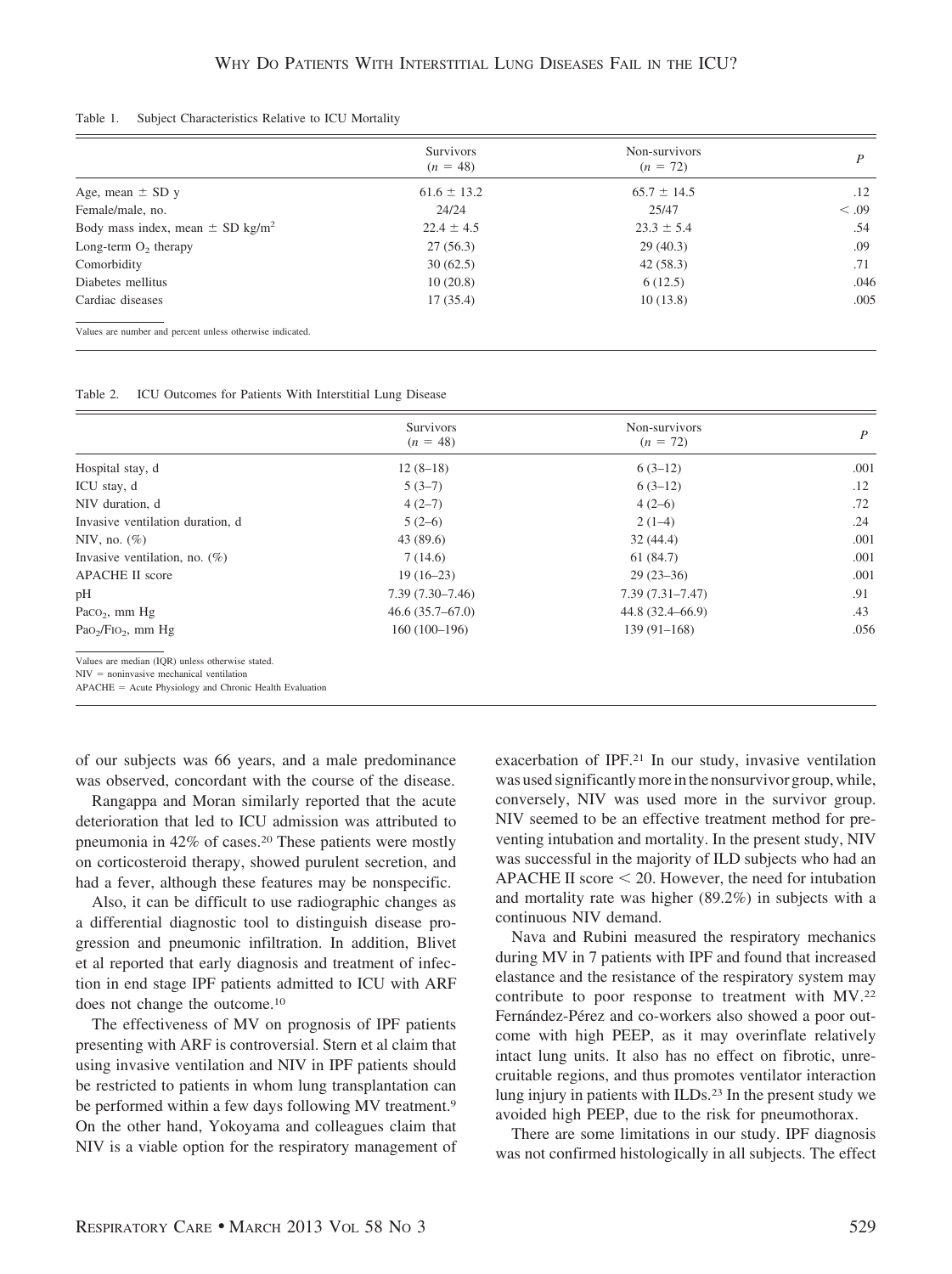| Table 3. Subject Characteristics and ICU Data Relative to NIV Response |
|------------------------------------------------------------------------|
|------------------------------------------------------------------------|

|                                                  | <b>NIV Success</b><br>$(n = 38)$ | <b>NIV</b> Failure<br>$(n = 37)$ | $\overline{P}$ |
|--------------------------------------------------|----------------------------------|----------------------------------|----------------|
| Age, mean $\pm$ SD y                             | $61.9 \pm 14.1$                  | $65.6 \pm 13.2$                  | .24            |
| Male/female, no.                                 | 19/19                            | 21/16                            | .56            |
| Body mass index, mean $\pm$ SD kg/m <sup>2</sup> | $22.5 \pm 4.6$                   | $23 \pm 5.2$                     | .73            |
| Interstitial Lung Disease, no. (%)               |                                  |                                  |                |
| Idiopathic                                       | 28(73.7)                         | 28(75.7)                         | .99            |
| Collagenous vascular                             | 4(10.5)                          | 3(8.1)                           |                |
| <b>Silicosis</b>                                 | 4(10.5)                          | 4(10.8)                          |                |
| Drug induced                                     | 1(2.6)                           | 1(2.7)                           |                |
| Eosinophilic pneumonia                           | 1(2.6)                           | 1(2.7)                           |                |
| Comorbidity, no. $(\%)$                          | 21(55.3)                         | 25(67.6)                         | .27            |
| Cardiovascular disease, no. (%)                  | 14 (37.8)                        | 12(32.4)                         | .62            |
| Diabetes mellitus, no. $(\%)$                    | 9(23.7)                          | 4(10.8)                          | .22            |
| Long-term $O_2$ therapy, no. (%)                 | 23(60.5)                         | 19(51.4)                         | .42            |
| <b>ICU</b> Data                                  |                                  |                                  |                |
| ICU days, median (IQR) d                         | $5(3-7)$                         | $6(4-10)$                        | .050           |
| Hospital days, median (IQR) d                    | $12(8-18)$                       | $9(6-15)$                        | .051           |
| NIV days, median (IQR) d                         | $5(2-7)$                         | $4(2-6)$                         | .53            |
| Continuous NIV, no. (%)                          | 14(36.8)                         | 33 (89.2)                        | .001           |
| APACHE II score on ICU admission, median (IOR)   | $18(16-20)$                      | $26(21-30)$                      | .001           |
| pH, median (IQR)                                 | $7.39(7.33 - 7.46)$              | $7.38(7.29 - 7.47)$              | .63            |
| Paco <sub>2</sub> , median (IQR) mm Hg           | $47.9(35.7 - 67.0)$              | 44.8 (32.8–68.2)                 | .55            |
| Pao <sub>2</sub> , median (IQR) mm $Hg/FIO2$     | 164 (104-196)                    | 143 (98-170)                     | .24            |
| $HCO3$ , median (IQR) mmol                       | 29.3 (24.0-34.0)                 | 27.4 (22.9-35.6)                 | .25            |
| Reason for Acute Respiratory Failure, no. (%)    |                                  |                                  |                |
| Idiopathic                                       | 15(39.5)                         | 13(35.1)                         | .31            |
| Pulmonary infection                              | 21(55.3)                         | 24(64.9)                         |                |
| Cardiac disease                                  | 2(5.3)                           | 0(0)                             |                |

 $NIV =$  noninvasive mechanical ventilation

APACHE = Acute Physiology and Chronic Health Evaluation



Fig. 4. Kaplan-Meier curve for the probability of noninvasive ventilation (NIV) failure relative to continuous use of NIV and stratified for Acute Physiology and Chronic Health Evaluation (APACHE II) score  $(P = .003)$ .